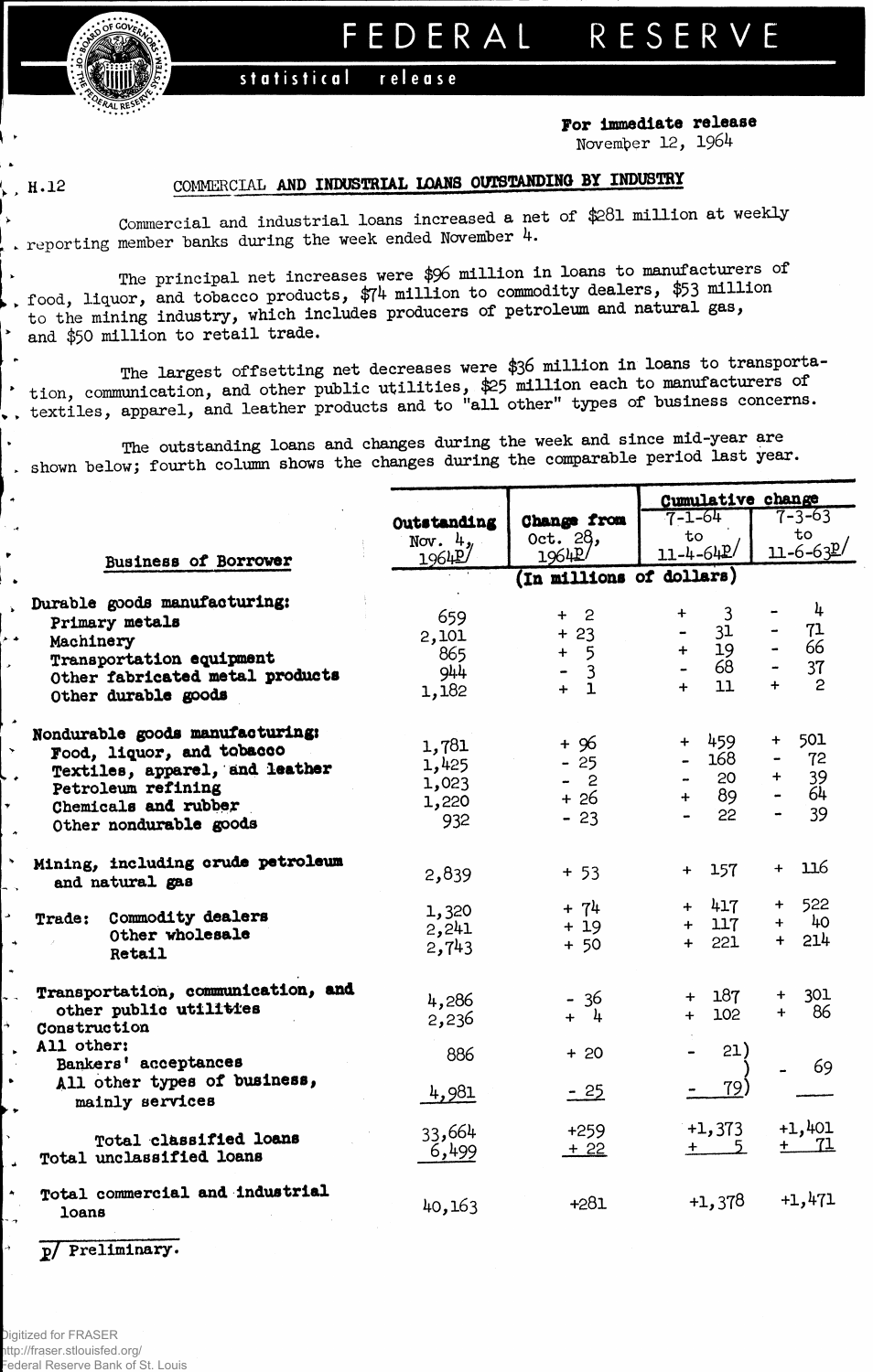In addition to the weekly table, a monthly table appears below showing  $\overline{\phantom{a}}$ . changes during October 1964 compared with the preceding month and with October 1963, ' and also showing changes during the past twelve months.

Total commercial and industrial loans decreased \$71 million during the . month of October 1964, compared with an increase of \$1,051 million during the month of  $\triangleright$   $\cdot$  September 1964 and an increase of \$352 million in October 1963.

| <b>Business of Borrower</b>        | 4 weeks<br>ended<br>Oct. 28, 1964 | 5 weeks<br>ended<br>Sept. 26, 1964 Oct. 30, 1963 | 5 weeks<br>ended    | 12 months<br>ended<br> 0ct. 28, 1964 |
|------------------------------------|-----------------------------------|--------------------------------------------------|---------------------|--------------------------------------|
|                                    |                                   | (In millions of dollars)                         |                     |                                      |
| Durable goods manufacturing:       |                                   |                                                  |                     |                                      |
| Primary metals                     | $-2.0$                            | $-10.0.$                                         | $-8.2$              | $+ 52.1$                             |
| Machinery                          | $-36.0$                           | 60.0<br>$+$ $-$                                  | $-115.6$            | $+ 200.1$                            |
| Transportation equipment           | $-27.0$                           | 52.0<br>$+$ $-$                                  | $-51.8$             | $+ 26.2$                             |
| Other fabricated metal products    | $-51.0$                           | 36.0<br>$+$                                      | $-35.2$             | $+ 124.1$                            |
| Other durable goods                | $-38.0$                           | 23.0<br>$+$ $-$                                  | $-37.8$             | $+ 87.1$                             |
| Nondurable goods manufacturing:    |                                   |                                                  |                     |                                      |
| Food, liquor, and tobacco          | $+212,0$                          | $+ 193.0$                                        | $+268.9$            | 6.0                                  |
| Textiles apparel, and leather      | $-179.0$                          | 6.0                                              | $-114.4$            | 4.6                                  |
| Petroleum refining                 | $+16.0$                           | $+ 67.0$                                         | $-23.7$             | 66.2                                 |
| Chemicals and rubber               | $+22.0$                           | 73.0<br>$+$                                      | $-54.3$             | $+ 231.5$                            |
| Other nondurable goods             | $-31.0$                           | 8.0                                              | $-80.5$             | 90.9<br>÷                            |
| Mining, including crude petroleum  | $-48.0$                           |                                                  |                     | 310.8<br>$+$                         |
| and natural gas                    |                                   | 47.0<br>$+$                                      | $-3.5$              |                                      |
| Commodity dealers<br>Trade:        | $+208.0$                          | $+ 102.0$                                        | $+287.5$            | $-115.2$                             |
| Other wholesale                    | $+40.0$                           | $+ 60.0$                                         | $+68.1$             | $+ 212.2$                            |
| Retail                             | $-11.0$                           | 163.0<br>$+$                                     | $+135.8$            | $+ 265.5$                            |
| Transportation, communciation, and |                                   |                                                  |                     |                                      |
| other public utilities             | $-105.0$                          | $+296.0$                                         | $+161.1$<br>$-14.8$ | $+ 183.4$<br>$+364.8$                |
| Construction                       | $+ 8.0$                           | $-28.0$                                          |                     |                                      |
| All other:                         |                                   |                                                  |                     |                                      |
| Bankers' acceptances               | $-55.0$                           | 54.0)                                            | $-94.5$             | $+ 835.9$                            |
| All other types of business,       |                                   |                                                  |                     |                                      |
| mainly services                    | $+ 6.0$                           | 11.0                                             |                     |                                      |
| Total classified loans             | $-71.0$                           | $+1,055.0$                                       | $+287.1$            | $+2,792.6$                           |
| Total unclassified loans           |                                   | 4.0                                              | $+64.9$             | + 793.4                              |
|                                    |                                   |                                                  |                     |                                      |
| Total commercial and industrial    | $-71.0$                           | $+1,051.0$                                       | $+352.0$            | $+3,586.0$                           |
| loans                              |                                   |                                                  |                     |                                      |

Digitized for FRASER ttp://fraser.stlouisfed.org/ ederal Reserve Bank of St. Louis

Ł

 $\ddot{\phantom{a}}$ 

۰,  $\blacktriangle$